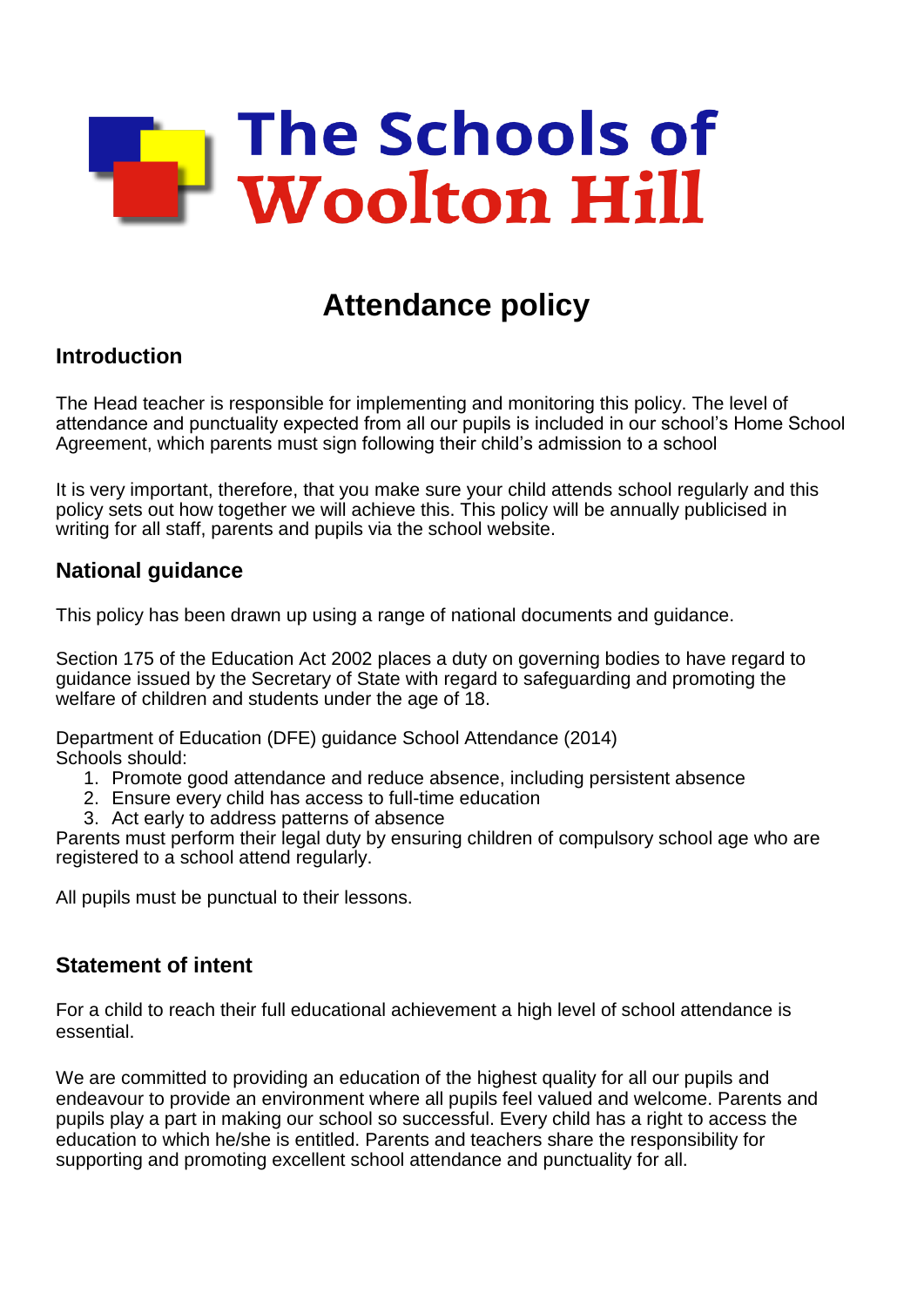It is our duty to consistently strive to achieve a goal of 100% attendance for all children. Every opportunity is used to convey to pupils, and their parents or carers, the importance of regular and punctual attendance.

For our children to take full advantage of the educational opportunities offered, it is vital they are at school, on time, every day the school is open unless the reason for the absence is unavoidable. The routines children develop around attendance and punctuality at school are the same as the expectations of any future employer in the world of work. High attainment, confidence with peers and staff and future aspirations depend on good attendance.

#### Good attendance is important because:

We believe children learn best when they feel safe and secure. We aim to offer an outstanding education that encourages each child to be the best they can be. We recognise individual talents and develop confidence so every child is motivated, inspired and enjoys learning. Miss school and miss out.

- statistics show a direct link between under-achievement and absence below 95%
- regular attenders make better progress, both socially and academically
- regular attenders find school routines, school work and friendships easier to cope with
- regular attenders find learning more satisfying
- regular attenders are more successful in transferring between primary school, secondary school, and higher education, employment or training.

## **1. Operating the policy**

#### **Promoting good attendance**

The foundation for good attendance is a strong partnership between the school, parents and the child. The Home School Agreement will contain details of how we will work with parents and our expectations of what parents will need to do to ensure their child achieves good attendance.

To help us all to focus on this we will:

- provide information on all matters related to attendance in our regular newsletter
- report to you on how your child is performing in school, what their attendance and punctuality rate is and how this relates to their attainments
- celebrate good class attendance in our regular newsletter and outside the Reception area on our celebration display

#### **Roles and responsibilities**

#### Responsibilities of school leaders

- Co-ordinate the school's work on promoting regular and improved attendance
- Ensure the attendance policy is consistently applied throughout the school
- Ensure attendance is recorded accurately and analysed, identifying attendance issues early and putting support in place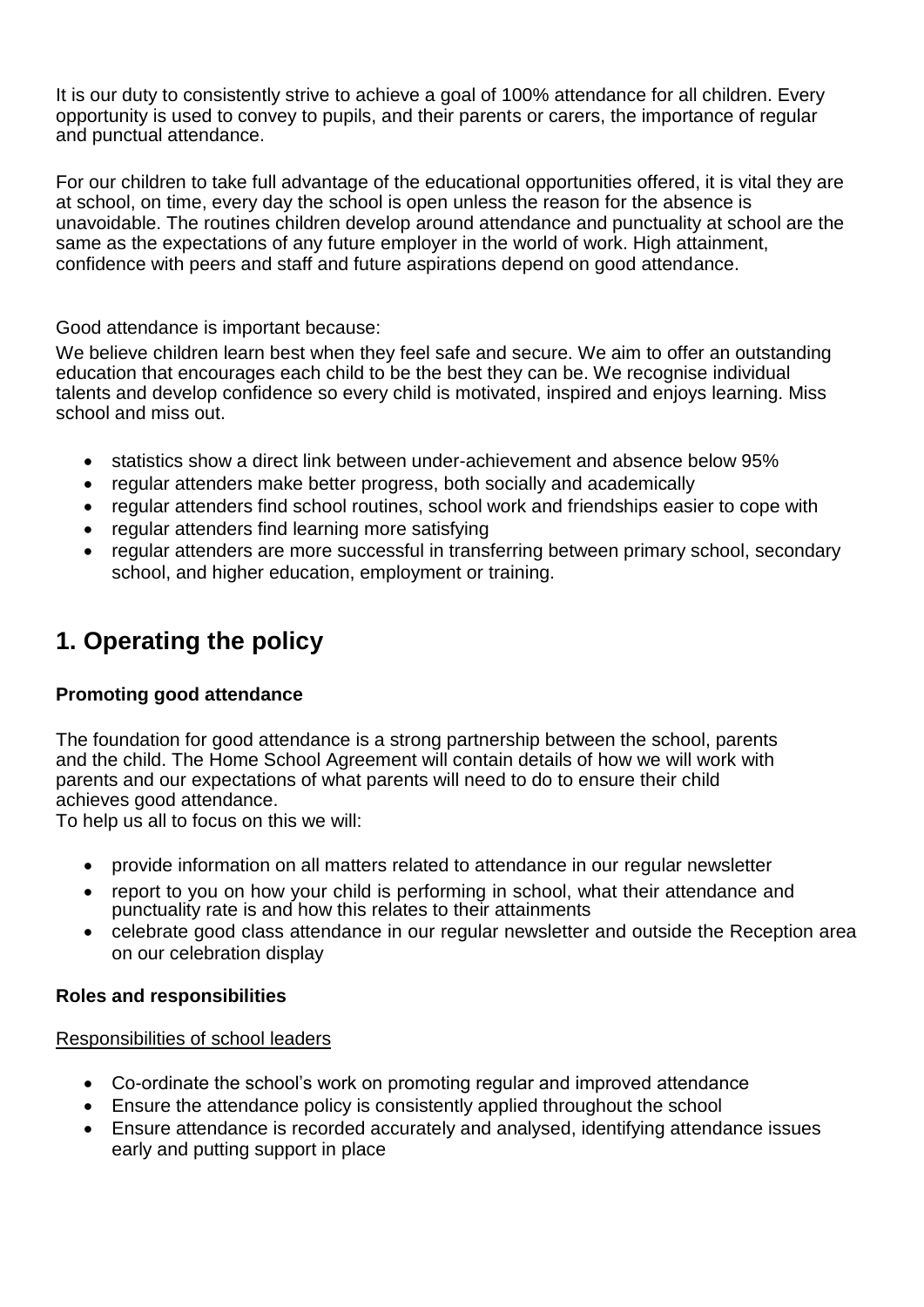- Meet with parents to discuss a child's absence and encourage them to keep absences to a minimum
- The headteacher will decide whether or not an absence will be authorised as this always rests with the school

#### Responsibilities of classroom staff

- Ensure that all pupils are registered accurately
- Promote and praise good attendance with pupils at all appropriate opportunities
- Liaise with the head teacher on matters of attendance and punctuality
- Communicate any concerns or underlying problems that may account for a child's absence
- Support pupils, who have been absent, to engage with their learning once they are back in school.

#### Responsibilities of pupils:

- Attend every day unless they are ill (Covid 19 or self-isolating) have an authorised absence
- Arrive in school on time
- Be responsible for going to the office if they arrive late

#### Responsibilities of parents/carers

Ensuring your child's regular attendance at school is a parent/carer's legal responsibility (Section 444 of the 1996 Education Act) and permitting absence from school that is not authorised by the school creates an offence in law.

Parents/carers will:

- Inform the school on the first day of absence before 9.00am
- Discuss with the class teacher any planned absences well in advance
- Support the school with their child in aiming for 100% attendance each year
- Make sure that any absence is clearly accounted for by telephone on the first and subsequent days of absence, a message can be recorded or an email to adminoffice@whjs.hants.sch.uk (WHJS) or [adminoffice@st-thomas.hants.sch.uk](mailto:adminoffice@st-thomas.hants.sch.uk) (St Thomas') If notification of an absence is by a message left or email to office staff may follow up with a call to get more information
- Avoid taking their child out of school for non-urgent medical or dental appointments
- Only request leave of absence if it is for an exceptional circumstance

## **2. Recording attendance**

Legally the register must be marked twice daily. This is once at the start of the school day,

8.50am, and again for the afternoon session at 1.15pm (WHJS)

8.55am, and again for the afternoon session at 1pm (St Thomas')

#### Lateness/punctuality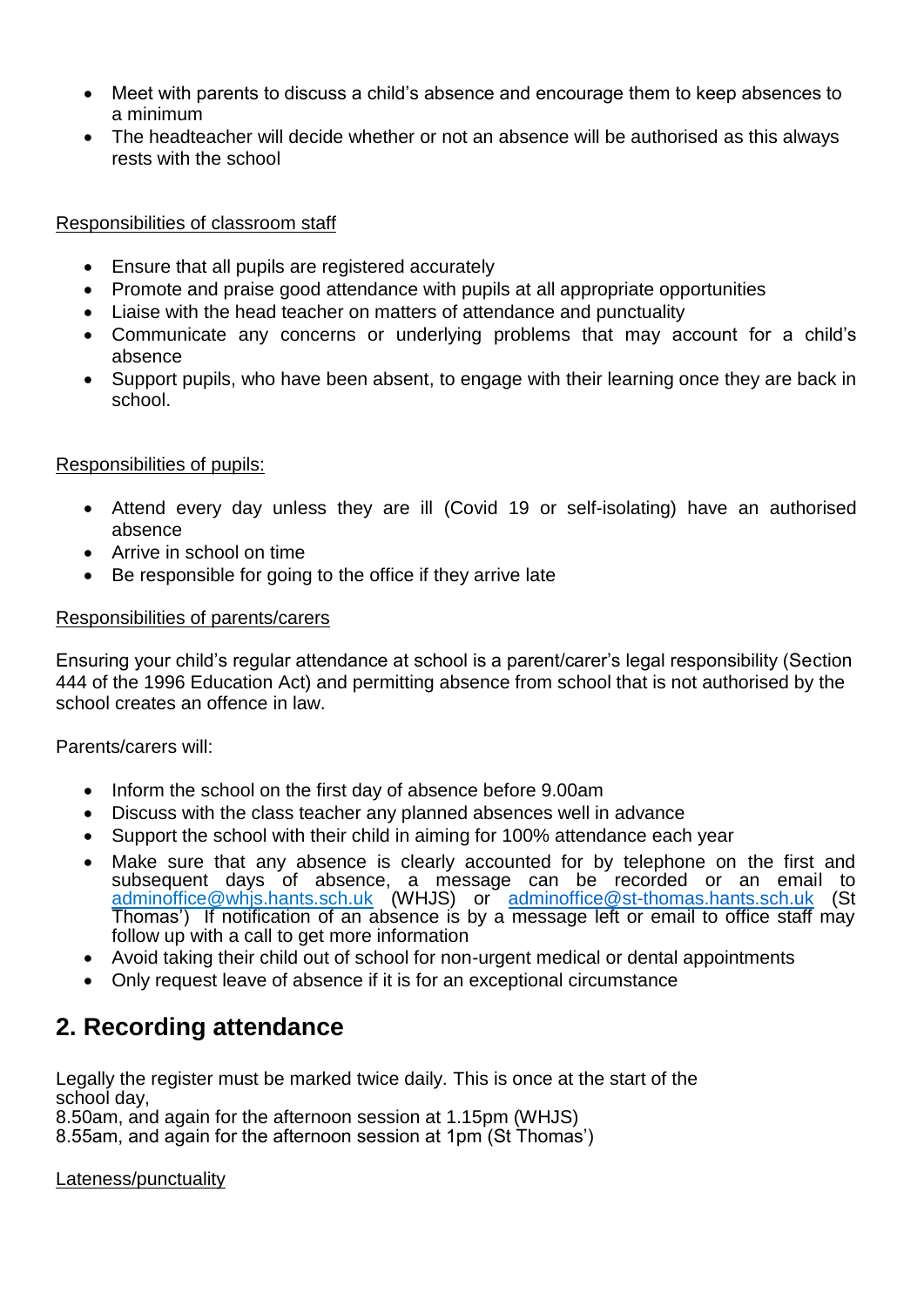It is important to be on time at the start of the morning and afternoon school sessions and to lessons. The start of school/lessons is used to give out instructions or organise work. If your child is late they can miss work time with their class teacher getting vital information, cause disruption to the lesson for others, and it can be embarrassing when having to enter a lesson already underway.

- The school day begins at 8.45 am (WHJS) and 8.55am (St Thomas') and all pupils are expected to be in school at this time.
- Morning registration is at 8.50 am and registers close at 9am. (WHJS) and 8.55am (ST Thomas')
- All lateness is recorded daily. This information will be required by the courts, should a prosecution for non-attendance or lateness be necessary.
- Late arrival before the registration has closed is marked with code *L*.
- Late arrival after the close of registration will be marked as unauthorised absence, coded *U* in line with Hampshire County Council and Department of Education guidance. This mark shows them to be on site, but is legally recorded as an absence.
- If a pupil is late due to a medical appointment, they will receive an authorised absence, coded *M*.

#### **Please be advised that, where possible, doctors and dentists appointments are to be made outside of school hours or during school holidays.**

Pupils who are consistently late are disrupting not only their own education but also that of the other pupils. Ongoing and repeated lateness is considered as **unauthorised absence and will be subject to legal action** (see Section 5 for further detail).

Parents or carers of pupils who have patterns of lateness will be contacted to discuss the importance of good time keeping and how this might be achieved. If lateness persists, parents or carers will be invited to attend the school to discuss the problem and support offered. If support is not appropriate or is declined and a child has 10 or more sessions of unauthorised absence due to lateness recorded in any 10 week period, the school or Hampshire County Council will be required to issue parents with a Penalty Notice in accordance with

Hampshire County Council's *Code of conduct: issuing Penalty Notices for unauthorised absence from schools* (See Section 5 of this policy for further detail).

At the end of the school day, pupils should be collected promptly. Where late collection is persistent, the parent or carer will be contacted to discuss the problem. If late collection continues, parents or carers will be invited into school to a meeting with the head teacher to discuss improving collection arrangements. Where late collection is persistent and/or is significantly late, the school is obliged to take any uncollected pupil to a place of safety and share concerns, as necessary, with other agencies. School may place the child in after-school club and parents/carers will be sent the bill.

#### What to do if my child is absent?

#### **First day absence**

A child not attending school is considered a **safeguarding** matter. This is why information about the cause of any absence is always required.

If a child is absent the parent or carer should contact the school as soon as possible by phone or email on the first day of absence stating the child's name, class and reason for absence or by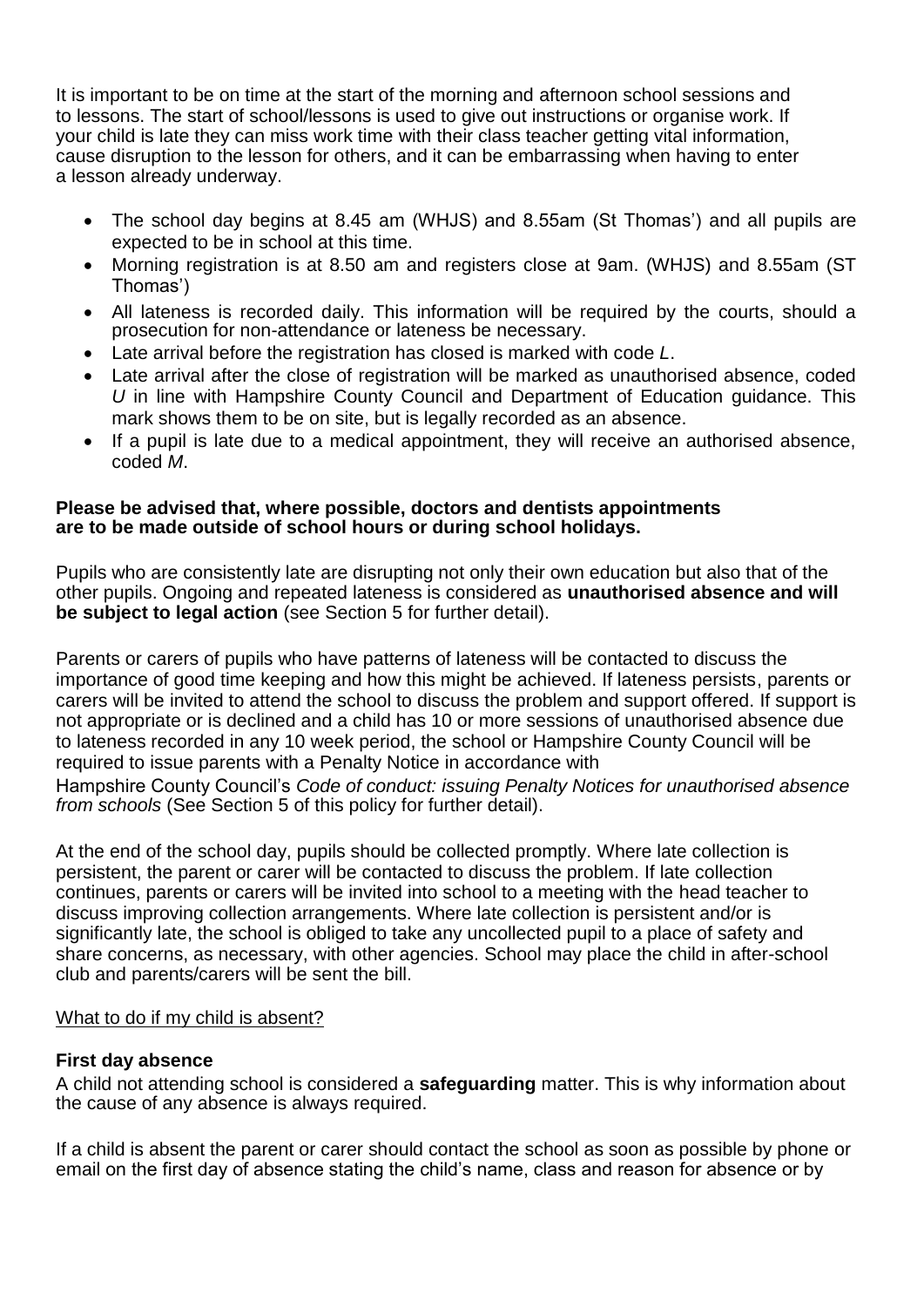calling into school reception.

Once the child returns to school, the parent or carer should send a note in on the first day they return with an explanation of the absence. This should happen even if the parent or carer has telephoned the school at the beginning of the absence.

If the parent or carer does not make contact, the school will telephone or text the parent or carer on the first day of absence. This is to fulfil our duty to ensure the safety of all children, as well as ensure their regular attendance at school. We will continue to keep in contact with the parents or carers of the child throughout the period of absence.

If no contact can be made with a parent or carer on day one, we may visit the family home, we may seek advice from other agencies, we will continue to make contact over the subsequent days as well as try to make other contact through known contacts, talk to the child's peer group to ascertain whether they know the child's whereabouts and finally write to the family asking them to contact the school.

#### **Third day absence**

If the child is not seen and contact has not been established with any of the named parents/carers, after three days of absence the school is required to start *child missing in education* procedures as set down by Hampshire County Council guidance.

#### **Ten days' absence**

We have a legal duty to report the absence of any pupil who is absent without an explanation for 10 consecutive days. If the child is not seen and contact has not been established with the named parent or carer, then the local authority is notified that the child is *at risk of missing*. Children's Services staff will visit the last known address and alert key services to locate the child. It is therefore essential that contact numbers and addresses for parents or carers are kept up to date. School should have at least two emergency contact telephone numbers.

A form requesting updates is issued once an academic year, by the school, but it is the responsibility of parents or carers to notify the school when they change any of their contact details.

#### **Continued or ongoing absence**

If a child misses 10% (three weeks/sessions) or more schooling across the school year, for whatever reason, they are defined as *persistent absentees***.** Absence for whatever reason disadvantages a child by creating gaps in his or her learning. Research shows these gaps affect attainment when attendance **falls below 95%.** As such, we monitor all absence thoroughly and all attendance data is shared with the local authority and the Department for Education.

If a child has attendance that is falling towards 90%, then the school contacts the parents or carers who may be invited in to discuss how the school can support the family in improving the child's attendance levels.

### **3. Procedures**

#### **Request for leave of absence**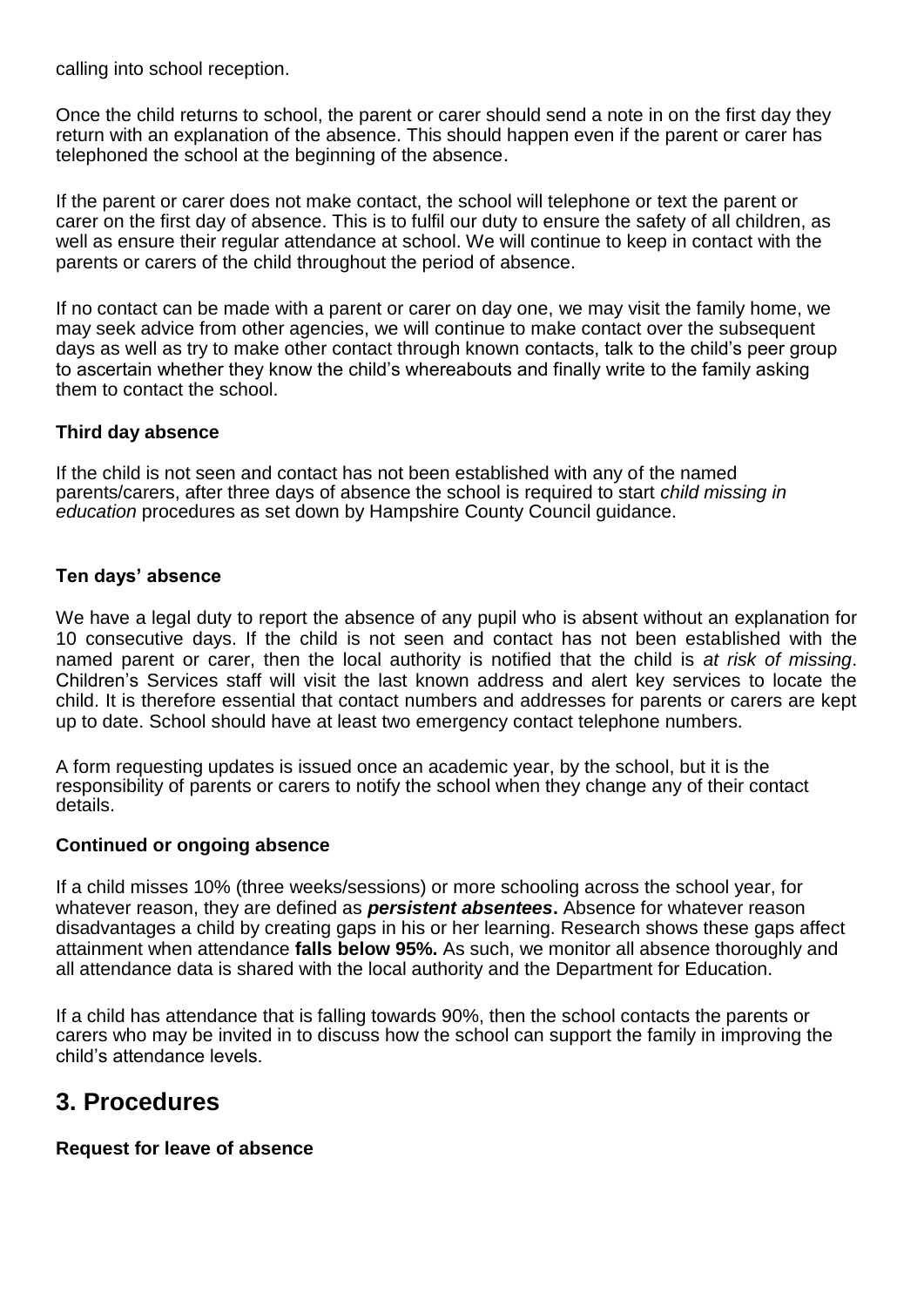Amendments to school attendance regulations were updated and enforced from September 2013: The Education (Pupil Registration) (England) Regulations state that head teachers may not grant any leave of absence during term time unless there are exceptional circumstances. It is important to note that head teachers can determine the length of the authorised absence, as well as whether absence is authorised at all. The fundamental principles for defining *exceptional* are rare, significant, or unavoidable, which means the event could not reasonably be scheduled at another time. There are no rules on this as circumstances vary from school to school and family to family. There is, however, no legal entitlement for time off in school term time to go on holiday and in the majority of cases holiday will not be authorised. Parents/carers wishing to apply for leave of absence need to fill in an application form (available from the website and/or the school office) in advance and before making any travel arrangements.

If term-time leave is taken without prior permission from the school, the absence will be unauthorised and, if the number of sessions absent hits the thresholds set down in Hampshire County Council's *Code of conduct,* parents/carers will be issued with a fixed-penalty fine or other legal action in accordance with the code (see Section 6 for detail).

Taking holidays in term time will affect a child's schooling as much as any other absence and we expect parents to help the school by not taking children out during school time.

## **4. Types of absence**

#### **Understanding types of absence**

Pupils are expected to attend school every day for the entire duration of the academic year, unless there is an exceptional reason for the absence. There are two main categories of absences:

**Authorised absence**: is when the school has accepted the explanation offered as satisfactory justification for the absence or given approval in advance for such an absence. If no explanation is received, absences cannot be authorised.

**Unauthorised absence**: is when the school has not received a reason for absence or has not approved a child's leave of absence from school after a parent's/carer's request. This includes: parents/carers giving their children permission to be off school unnecessarily, such as for shopping, birthdays, to look after siblings, truancy before or during the school day and absences which have not been explained.

A school can, if needed, change an authorised absence to an unauthorised absence and vice versa if new information is presented. Any changes will be communicated to parents/carers. An example of this would be where a parent states a child is unwell but on return to school there is evidence they have been on holiday.

## **5. Penalty Notices and the law**

#### **Penalty Notices for non-attendance and other legal measures**

In education law, parents/carers are committing an offence if they fail to ensure the regular attendance of their child of compulsory school age at the school at which the child is registered, unless the absence has been authorised by the school.

#### **Legal measures for tackling persistent absence or lateness**

Hampshire schools and Hampshire County Council will use the full range of legal measures to secure good attendance. Legal measures will only be considered when there is unauthorised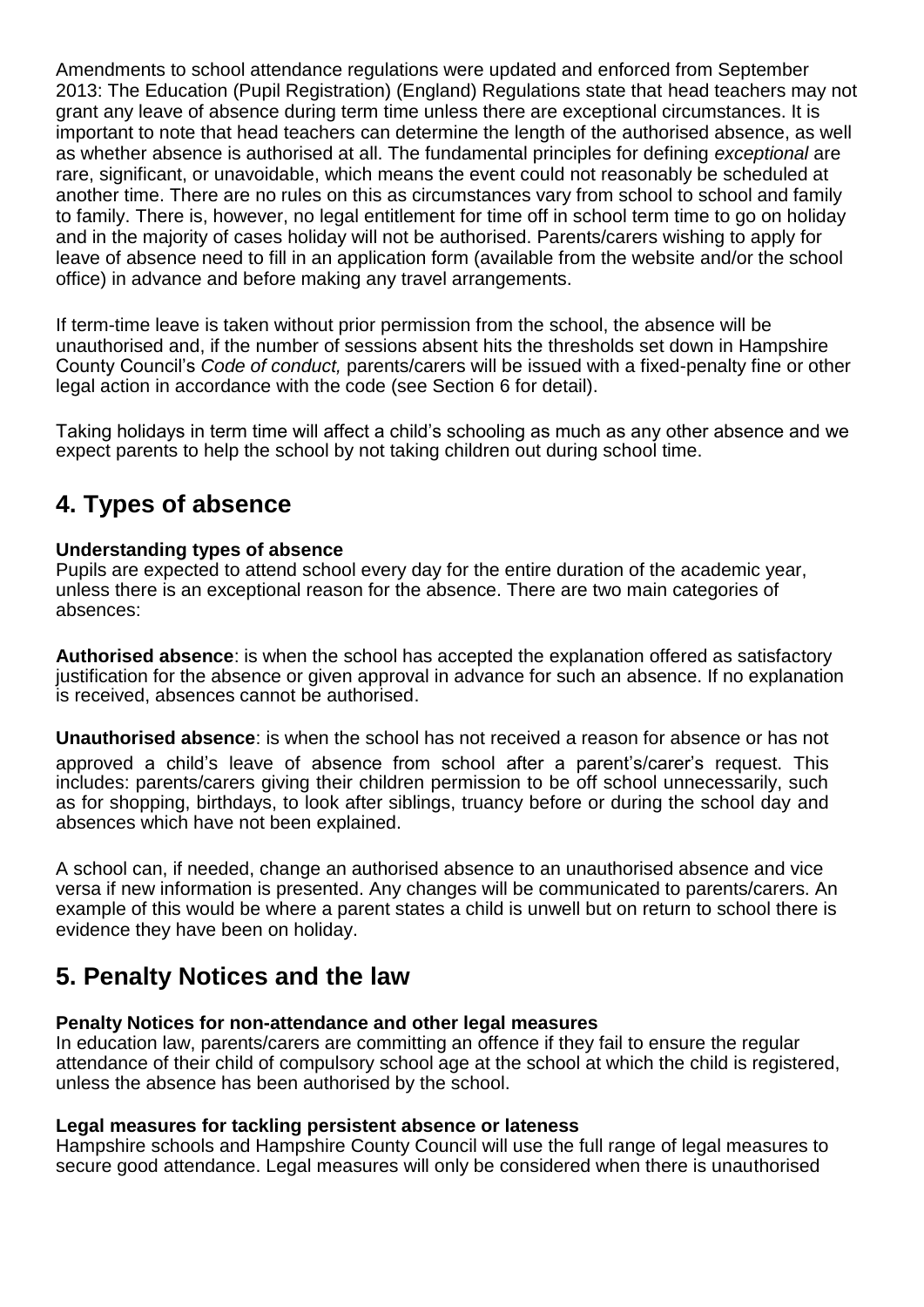absence and:

- 1. the child or family do not require support from any agency to improve the attendance;
- 2. the child has 10 or more sessions of unauthorised absence and parents are complicit in the child's absence.

The following legal measures will be used for pupils of compulsory school age who are registered at a school:

- parenting contracts set at Education Planning Meetings
- parenting orders
- Penalty Notices
- Education Supervision Orders
- prosecution.

Where a child has unauthorised absences the school **must** enforce Hampshire County Council's *Code of conduct: issuing Penalty Notices for unauthorised absence from schools or follow its* guidance on other legal measures for non-attendance. The *Code of conduct* is a statutory document that ensures that powers for legal sanctions are applied consistently and fairly across all schools and their families within the authority.

A copy is available from: www.hants.gov.uk/education/hias/learning-behaviourattendance/attendance-guidance-forparents/ possible-penalties.

The *Code of conduct* states that schools or Hampshire County Council will issue a Penalty Notice for any unauthorised absence where the pupil has been:

- absent for 10 or more half-day sessions (five school days) of unauthorised absence during the last 100 possible school sessions – **these do not need to be consecutive**
- persistently late (coded *U*) for up to 10 sessions (five days) after the register has closed
- persistently late before the close of the register (coded *L*), for up to 10 sessions (five days) ( *L* code cannot be changed to *O* code)
- absent for any public examinations of which dates are published in advance
- absent for any formal school assessments, tests or examinations where the dates have been published in advance unless the issuing of a Penalty Notice would conflict with other intervention strategies in place or other sanctions already being processed.

If a child's unauthorised absence meets any of the above criteria and the family or child do not require any agency support to improve the attendance, then a Penalty Notice is issued for either:

- 1. 10 sessions of unauthorised absence or lateness in any 10-week school period;
- 2. One or more sessions of unauthorised absence during a public exam, formal school assessment or testing where dates are published in advance.

This includes where a pupil has unauthorised absence due to either:

- non-approval of a parent/carer's request for leave of absence, or
- a holiday that has been taken without permission.

Parents and carers will be warned of the likelihood of a Penalty Notice being issued for unauthorised absence via a letter, through the leave of absence request form, and through the school's attendance policy and website. The Penalty Notice is a fine that is issued to each parent/ carer who condoned (or was responsible for the child) during the period of unauthorised absence for which the fine has been issued. For each case of unauthorised absence, the school or Hampshire County Council will decide whether a Penalty Notice is issued to **one or more parents/carers** for each child.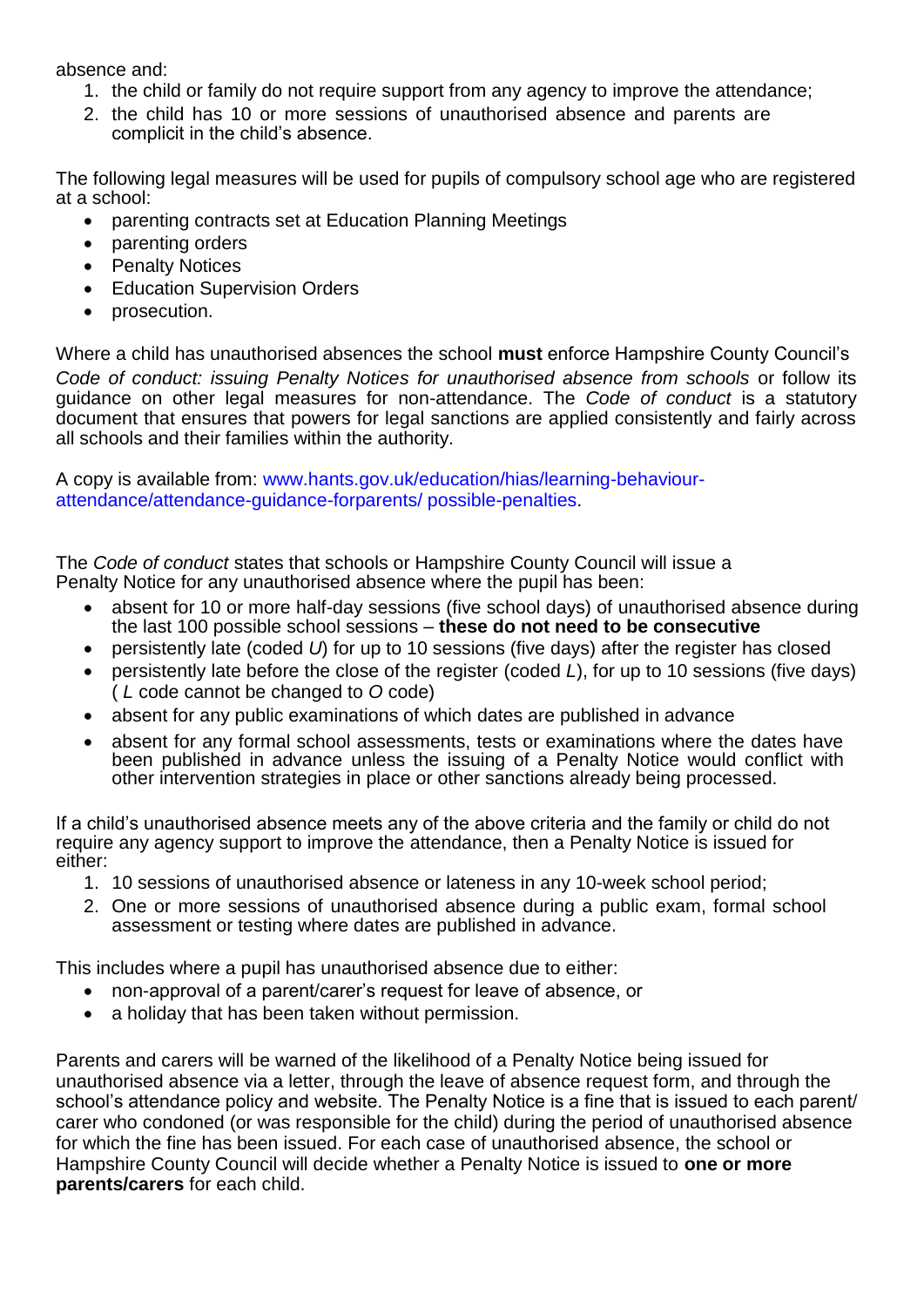**Please note:** This could mean four Penalty Notices for a family with two siblings, both with unauthorised absence for holiday, ie one Penalty Notice for each child to each parent.

Each Penalty Notice carries a fine of £60 if paid within 21 days of the Penalty Notice being posted. If the fine is not paid within 21 days, the penalty is automatically increased to £120 if paid within 28 days. If the fine remains unpaid Hampshire County Council will consider prosecution for the non-attendance. Payment methods are detailed on the Penalty Notice themselves. Penalties are to be paid to Hampshire County Council and revenue resulting from payment of penalties is used by the County Council to help cover the costs of issuing Penalty Notices and/or cost of prosecuting recipients who do not pay.

**Please note:** If you pay the Penalty Notice and your child has further unauthorised absences which mean a Penalty Notice is issued then the Headteacher has the option to refer the case to the Attendance Legal Panel. For example, in the event that a Penalty Notice has previously been served to a family due to unauthorised holiday then if the family have future unauthorised leave this will result in legal action such as Prosecution or an Education Supervision Order. Further information is available in the leaflet titled Information on Penalty Notices for non-attendance at School – Advice for parents and carers.

## **Ways we can support**

#### **My child is trying to avoid coming to school. What should I do?**

Children are sometimes reluctant to attend school. Any problems with regular attendance are best sorted out between the school, the parents/carers and the child. If a child is reluctant to attend, it is never better to cover up their absence or to give in to pressure to excuse them from attending. This gives the impression that attendance does not matter and may make things worse. Contact your child's class teacher immediately and openly discuss your worries. Your child could be avoiding school for a number of reasons – difficulties with school work, bullying, friendship problems, family difficulties. It is important that we identify the reason for your child's reluctance to attend school and work together to tackle the problem. In some cases, you may find it helpful to discuss the circumstances of your child's difficulties with another professional.

#### **What can I do to encourage my child to attend school?**

Make sure your child gets enough sleep and gets up in plenty of time each morning. Ensure that he/she leaves home in the correct clothes and properly equipped. Show your child, by your interest, that you value his/her education.

For many parents, your child attending school may be your first experience of being separated from them. This can seem daunting at first for both of you, but consistency and a caring, supportive home and school life will make the transition a quick and easy experience for you both.

#### **Leavers**

If your child is leaving our school (other than when transferring to secondary school*)* parents are asked to give the school office comprehensive information about their plans, including any date of a move and your new address and telephone numbers, your child's new school and the start date when known. This should be submitted to our school in writing.

If pupils leave and we do not have the above information, then your child is considered to be a *child missing in education*. This requires schools and local authorities to then carry out investigations to try and locate your child, which includes liaising with Children's Services, the Police and other agencies. By giving us the above information, these investigations can be